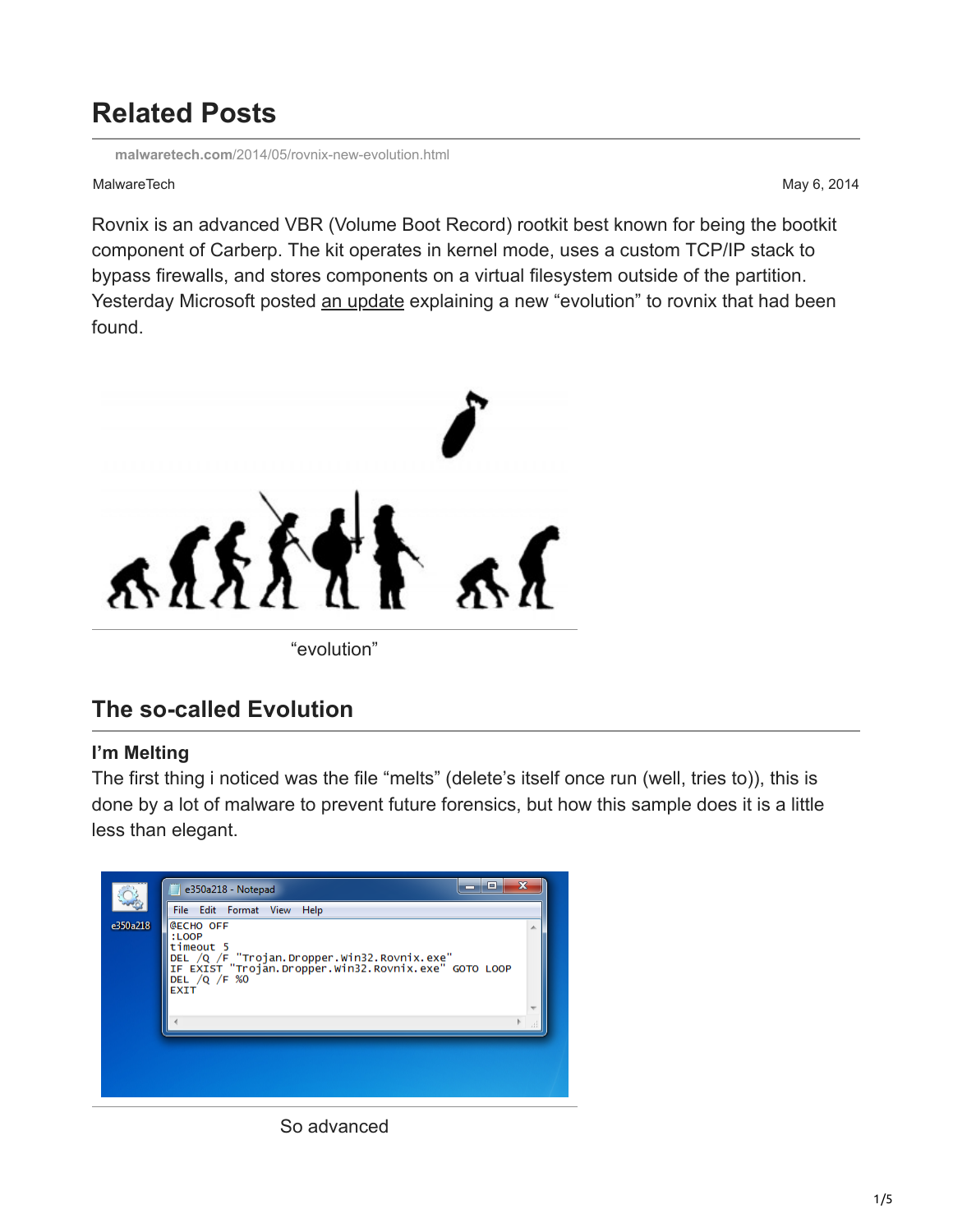The bot drops a non-hidden batch file to the location it's run from (in my case the desktop), the batch file just uses the "DEL" command on an infinite loop, which uses all of the CPU, until the file is deleted. On my test system, the batch file actually fails because the executable locks the file, meaning it can only be deleted once the executable stops (the system reboots), when the system reboots windows stops the batch file before the executable, thus it's never deleted.

## **Initial Infection**

After executing the packed binary it unpacks itself and continues running, the above batch file is deployed to delete the dropper after run. For stealth reasons, the kit sits idle for an undefined amount of time (I'm yet to find out how this is done), then the system is automatically rebooted. NtShutdownSystem is hooked to receive notifications of shutdowns / reboots, so rebooting the computer will result in intimidate infection and save you a wait. Amusingly the packed dropper doesn't exit until reboot and the delay is long enough to attach a debugger, dump the unpacked code from memory, then move it to another computer.

The entire kit is packed inside the dropper, about 13 files total (32-bit and 64-bit) and during the reboot delay everything exists in one continuous block of memory and once dumped; the components can be split up by byte signature "0x4D 0x5A 0x90" (DOS header).

# **No VBR**

The first thing i noticed after infection is that the first 16 sectors of the disk are blank (where the VBR should be located). To anyone familiar with rovnix this is a common sign of infection, as it uses the kernel driver to hide infected sectors (which is probably just as suspicious as showing them).

| $\overline{\mathbf{x}}$<br>o<br><b>CONTRACTOR</b><br><b>NO</b> HxD - [Untitled (C:)] |                        |            |                |        |                |                |        |          |    |           |                |                |                |                |               |    |                |                |            |                |   |
|--------------------------------------------------------------------------------------|------------------------|------------|----------------|--------|----------------|----------------|--------|----------|----|-----------|----------------|----------------|----------------|----------------|---------------|----|----------------|----------------|------------|----------------|---|
| File Edit Search View Analysis<br>Extras Window<br>-?                                |                        |            |                |        |                |                |        |          |    |           |                |                |                |                | $ F$ $\times$ |    |                |                |            |                |   |
| <b>Some of British</b><br>$\sim -1$                                                  | $+ + 512$<br>▾<br>ANSI |            |                |        |                |                |        | hex<br>▾ |    |           |                | $-1$ $-1$      |                |                |               |    |                | <del>두</del> " |            |                |   |
| Untitled (C:)                                                                        |                        |            |                |        |                |                |        |          |    |           |                |                |                |                |               |    |                |                |            |                |   |
| Offset (h)                                                                           | 00                     | 01         | 02             | 03     | 04             | 05             | 06     | 07       | 08 | 09        | 0A             | 0 <sub>B</sub> | oc:            | 0D             | 0E            | 0F | 10             | 11             | 12         | 13             | ۸ |
| 000000000                                                                            | nn                     | nn         | ٥o             | nn     | nn             | o٥             | O<br>n | o٥       | 00 | 00        | o٥             | nn             | Ω<br>Ω         | nn             | o٥            | nn | 00             | o٥             | 00         | 00             |   |
| 000000200                                                                            | 00                     | 00         | 0 <sub>0</sub> | 00     | 0 <sub>0</sub> | ٥o             | 00     | ٥o       | 00 | 00        | ٥o             | 00             | o<br>o         | 00             | 00            | 00 | 0 <sub>0</sub> | ٥o             | 00         | nn             |   |
| 000000400                                                                            | 00                     | 00         | ٥o             | 00     | 00             | ٥o             | 00     | ٥o       | 00 | 00        | 00             | 00             | 00             | 00             | ٥o            | 00 | 00             | 00             | 00         | 00             |   |
| 000000600                                                                            | o٥                     | o٥         | ٥o             | o٥     | 00             | 0 <sup>0</sup> | nn     | o٥       | 00 | 00        | 0 <sup>0</sup> | 00             | 0 <sup>0</sup> | 00             | 00            | 00 | 00             | 0 <sup>0</sup> | 00         | ٥o             |   |
| 000000800                                                                            | ٥o                     | 00         | 00             | 00     | 00             | 00             | 00     | 00       | 00 | 00        | 00             | 00             | 00             | 00             | 00            | 00 | 00             | 00             | 00         | 00             |   |
| 000000A00                                                                            | 00                     | o٥         | ٥o             | o٥     | 00             | იი             | 00     | o٥       | o٥ | 00        | იი             | 00             | o<br>o         | o٥             | ٥o            | 00 | 00             | o٥             | 00         | nn             |   |
| 000000000                                                                            | 00                     | o٥         | 00             | 00     | 00             | ٥o             | 00     | o٥       | 00 | 00        | 00             | 00             | 00             | 0 <sup>0</sup> | ٥o            | 00 | 00             | 00             | 00         | 00             |   |
| 000000E00                                                                            | o٥                     | 00         | 00             | n٥     | 0 <sup>0</sup> | 0 <sup>0</sup> | nn     | o٥       | 00 | 00        | 0 <sup>0</sup> | 00             | 0 <sup>0</sup> | 00             | 00            | 00 | 00             | 0 <sup>0</sup> | 00         | o٥             |   |
| 000001000                                                                            | nn                     | 00         | oo             | oo     | 0 <sub>0</sub> | ٥o             | 00     | ٥o       | 00 | 00        | ٥o             | 00             | 00             | 00             | ٥o            | 00 | 00             | ٥o             | 00         | nn             |   |
| 000001200                                                                            | 00                     | o٥         | 00             | o٥     | 00             | ٥o             | 00     | ٥o       | 00 | 00        | o٥             | 00             | ٥<br>o         | 00             | ٥o            | 00 | 00             | ٥o             | 00         | ٥o             |   |
| 000001400                                                                            | 00                     | o٥         | ٥o             | o٥     | 00             | ٥o             | nn     | ٥o       | 00 | 00        | 0 <sup>0</sup> | 00             | 00             | 00             | ٥o            | 00 | 00             | ٥o             | 00         | ٥o             |   |
| 000001600                                                                            | ٥o                     | $^{00}$    | 00             | 00     | 0 <sub>0</sub> | 00             | 00     | 00       | 00 | 00        | 0 <sup>0</sup> | 00             | 00             | 00             | 00            | 00 | 00             | 00             | 00         | 00             |   |
| 000001800                                                                            | o٥                     | ٥o         | ٥o             | o٥     | 0 <sub>0</sub> | იი             | 00     | o٥       | 00 | 00        | ٥o             | oo             | ٥o             | ٥o             | ٥o            | 00 | oo             | 00             | 00         | nn             |   |
| 000001A00                                                                            | 00                     | 00         | ٥o             | o٥     | 00             | ٥o             | 00     | o٥       | 00 | 00        | 00             | 00             | 00             | 00             | ٥o            | 00 | 00             | 00             | 00         | 00             |   |
| 000001C00                                                                            | nn                     | o٥         | ٥o             | o٥     | nn             | o٥             | nn     | o٥       | n٥ | ٥o        | o٥             | nn             | o٥             | 00             | o٥            | 00 | nn             | o٥             | 00         | o٥             |   |
| 000001E00                                                                            | ٥o                     | 00         | 00             | o<br>0 | 0 <sub>0</sub> | 0 <sub>0</sub> | 00     | ٥o       | 00 | 00        | 0 <sub>0</sub> | 00             | O<br>$\circ$   | 00             | 00            | 00 | 00             | 0 <sub>0</sub> | 00         | 00             |   |
| 000002000                                                                            | 46                     | 49         | 40             | 5<br>4 | 30             | იი             | 03     | ٥o       | F2 | <b>A5</b> | 1Ά             | 0D             | ٥o             | o٥             | ٥o            | 00 | 01             | იი             | 01         | ٥o             |   |
| 000002200                                                                            | FF                     | FF         | FF             | F<br>F | 00             | o٥             | 00     | ٥o       | 00 | 00        | 00             | 00             | 00             | 00             | ٥o            | 00 | 00             | o٥             | 00         | ٥o             |   |
| 000002400                                                                            | 46                     | 49         | 4C             | 45     | 30             | 00             | 03     | 00       | 30 | 23        | 00             | 02             | 00             | $^{00}$        | 00            | 00 | 01             | 00             | 01         | 00             |   |
| 000002600                                                                            | nn                     | nn         | nn             | n<br>n | 0 <sub>0</sub> | o٥             | n<br>n | nn       | ٥o | 00        | nn             | 00             | O<br>n         | 00             | o٥            | 00 | 00             | nn             | 00         | 0 <sub>0</sub> |   |
| aaaaaaaa                                                                             | $\epsilon$<br>ш        | $\sqrt{2}$ | $\overline{ }$ | A.P    | n n            | $\sim$         | $\sim$ | $\sim$   | пc | $\sim$    | $\sim$         | $\sim$         | $\sim$         | 00             | 00            | 00 | $\sim$         | $\sim$         | $^{\circ}$ | 00             |   |
| Offset: 1005<br>Readonly                                                             |                        |            |                |        |                |                |        |          |    |           |                |                |                | Over           |               |    |                |                |            |                |   |

#### **Ermahgerd**

# **Stability**

The kit appears to run ok on Windows XP 32-bit, but on Windows 7 64-bit it causes the PC to BSOD about every 20 minutes (Sometimes the system can even get stuck in an infinite BSOD loop).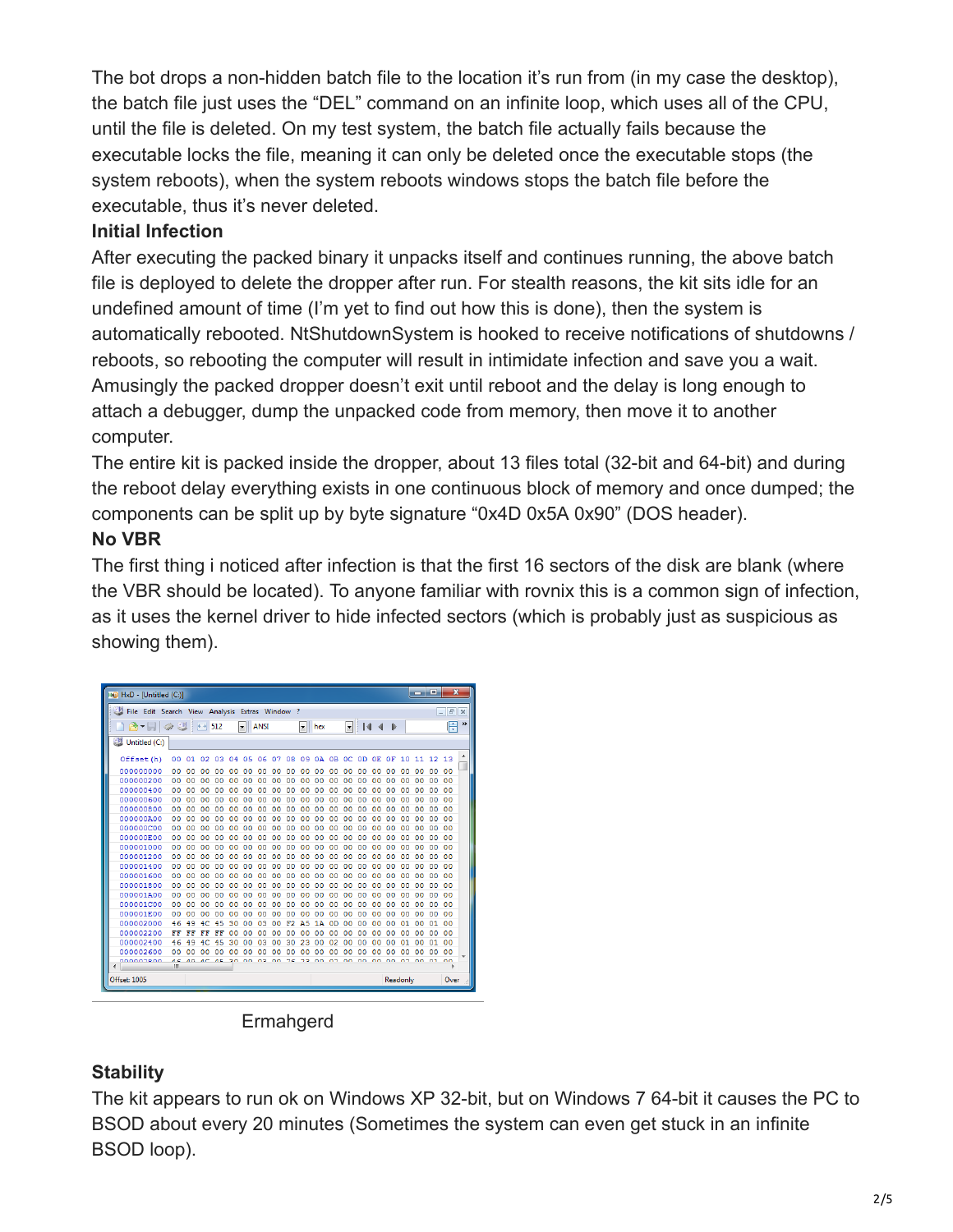# **Anti Reversing**

I can't tell if I'm going crazy or the anti reversing protection is what I think it is. The driver appears to check for a wide variety of reversing tools (vbox, vmaware, wireshark, ollydbg, ida, lordpe, etc), then disregards the results and exits the thread. My tests appear to confirm this as I've infected a VM with multiple blacklisted tools running and the malware still continues the infection.

```
DWORD Antis()
€
    int Return = 0;if (IsVirtualMachine())
        Return = 1;if (IsDebuggerRunning())
        Return = 2;if ( AreREToolsRunning() )
        Return = 4;return Return;
\mathcal{Y}
```
The return value will be non-zero if any blacklisted tools are found

```
DWORD WINAPI AntisThread(LPVOID lpParam)
€
   Antis();
   return PsTerminateSystemThread(NULL);
ł
```


I've checked through the ASM multiple time, but can't seem to find anything that would result in the bot being any wiser about the environment after the execution of this thread.

## **Virtual File System**

Remember the old rovnix filesystem? It used raw disk access to store components outside of the filesystem in non-allocated disk space, making it near impossible for the AV to find or remove? Well that has been "upgraded". The virtual filesystem is now stored inside a file in "C:system32", free for the AV to delete at any point (Coder couldn't figure how to access virtual filesystem from usermode?). The file-name ends in ".bin" and is a 64-bit hex value generated using the time stamp counter ("rdtsc" instruction), all files are encrypted with RC6.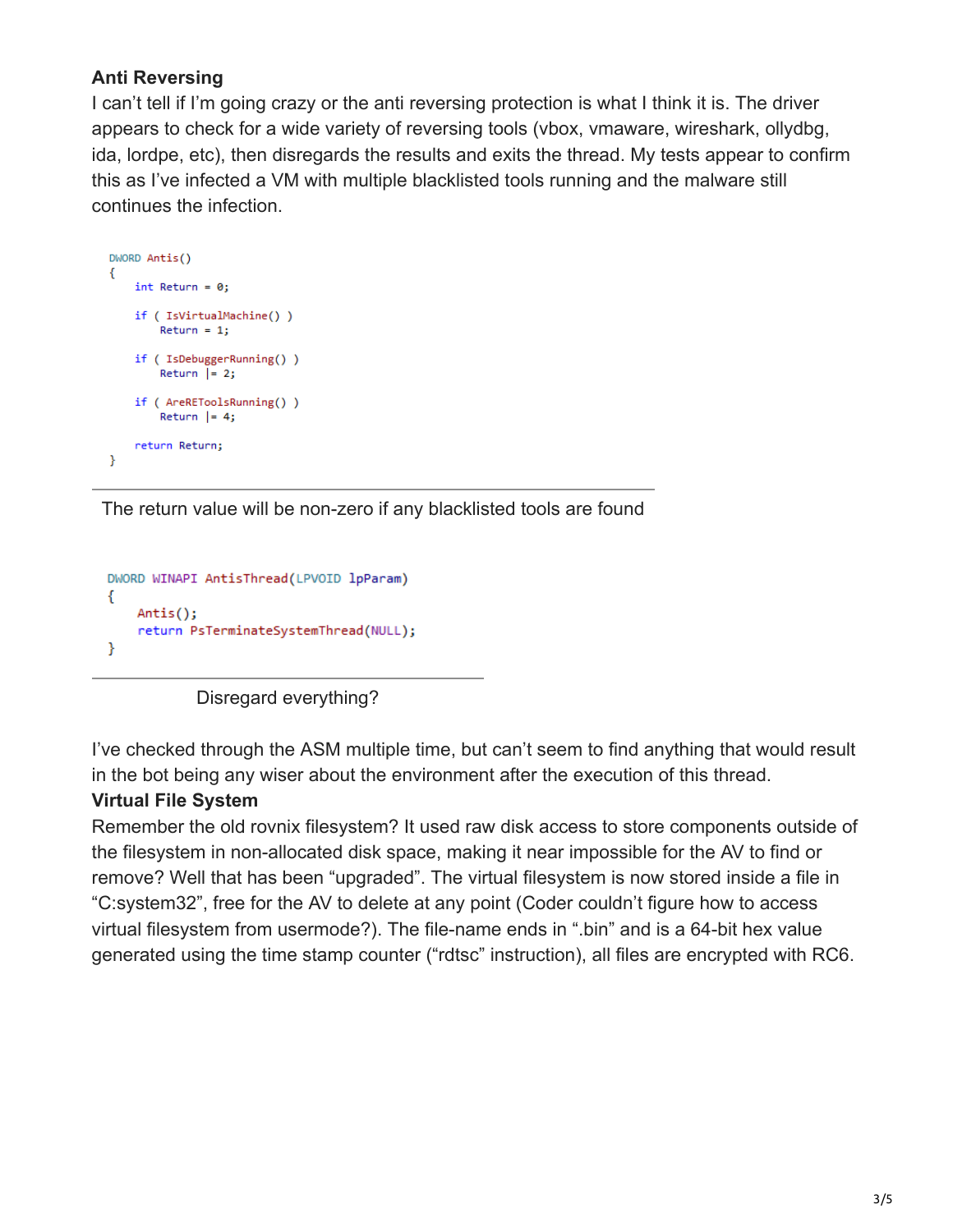

Example File-name Generation

Because the file system is now vulnerable due to it being saved as a standard windows file, the coders have added a high level (and fairly useless) kernel mode rootkit to the driver. The rootkit places SSDT hooks on the following functions:

- NtQueryDirectoryFile Hides the file.
- NtCreateFile Prevents file from being opened by all except bot.
- NtOpenFile Same as above.
- NtClose No idea.
- NtSetInformationFile Prevents rename / delete.
- NtDeleteFile Prevents delete.
- NtQueryInformationFile Hides the file.

Additionally the rootkit also hooks some registry functions to hide keys, I can't see any sane reason why.